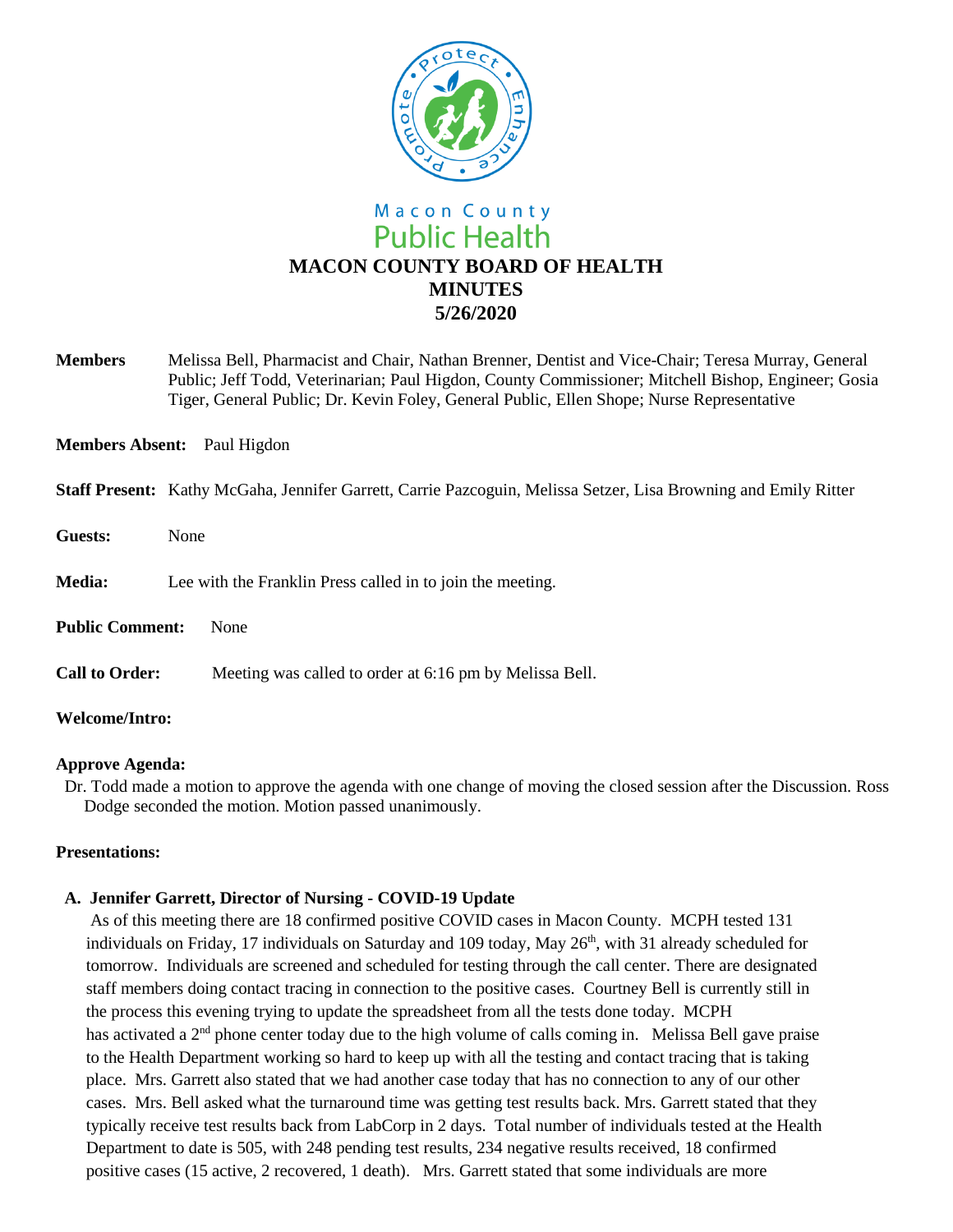symptomatic than others. Ellen Shope asked if we are still only testing people who are symptomatic. Mrs. Garrett stated that we are testing the ones that are symptomatic, which are screened through the call center and then those that are identified through contact tracing. Individuals need to know that they could test negative now but test positive later on.

### **B. Lisa Browning, Environmental Health Specialist - Business Education**

 Education has been a big component. We have a team of 4 people; 2 School Nurses and 2 Environmental Health Specialists that go out and educate the businesses how to handle this and steps to reopen. These teams are going out into the field and working with facilities on the 6 ft. distance and capacity guidelines. As of this day they have 117 places in compliance with the guideline, 131 out of compliance, 96 that have had rechecks, 63 that have had a second recheck and 43 that are closed. Restaurants have also been calling for assistance with the limited seating capacity guidelines that they will be required to follow when they reopen. Staff is working diligently to answer all questions for them. Staff has also been out to the Migrant Farms with interpreters to educate the workers. Melissa Bell asked Mrs. Browning about the protocol when a facility is not in compliance and has not been either time they have been out to the facility. Mrs. Browning advised the board that those facilities are then turned over to the Fire Marshall.

## **C. Emily Ritter, PIO – Community Education**

 Spoke about what education we are doing with the public and that we are sending all education material out in English and Spanish. Stated that we have also utilized Instagram and Twitter to reach a larger group of individuals. We have tried to make sure all information is up to date and goes out to the community as soon as possible.

### **Approve Minutes from Previous Meetings:**

Ellen Shope made a motion to accept the minutes. Dr. Todd seconded the motion. The motion passed unanimously.

### **Old Business:** None

### **New Business:**

# **A. Carrie Pazcoguin, Finance Officer – FY21 Budget Update**

Gave update on where the county is with the FY21 budget. MCPH submitted the budget with a 4% increase which is roughly \$600,000.00. A portion of this increase were generated from the amount of staff, equipment and supplies that will be needed to continue the fight against COVID-19. Even with a loss of revenues our work here at the Health Department has increased due to the pandemic. The budget information provided by Mrs. Pazcoguin is just a rough draft; the budget has not been approved by the County Commissioners. Melissa Bell asked if we have heard anything from the state in regards to the funds that will come from them. Mrs. Pazcoguin stated that we have already signed our Agreement Addendums; they were received before the pandemic. Things are still subject to change.

### **Board Training and Information:**

### **A. Kathy McGaha, Health Director – Board Training**

Rachel Wilford with UNC has forwarded our office information for two different online trainings that the Board of Health can participate in. This training will allow the individual to work at their own pace. Ms. Wilford did advise us that UNC is still exploring the option of Zoom trainings.